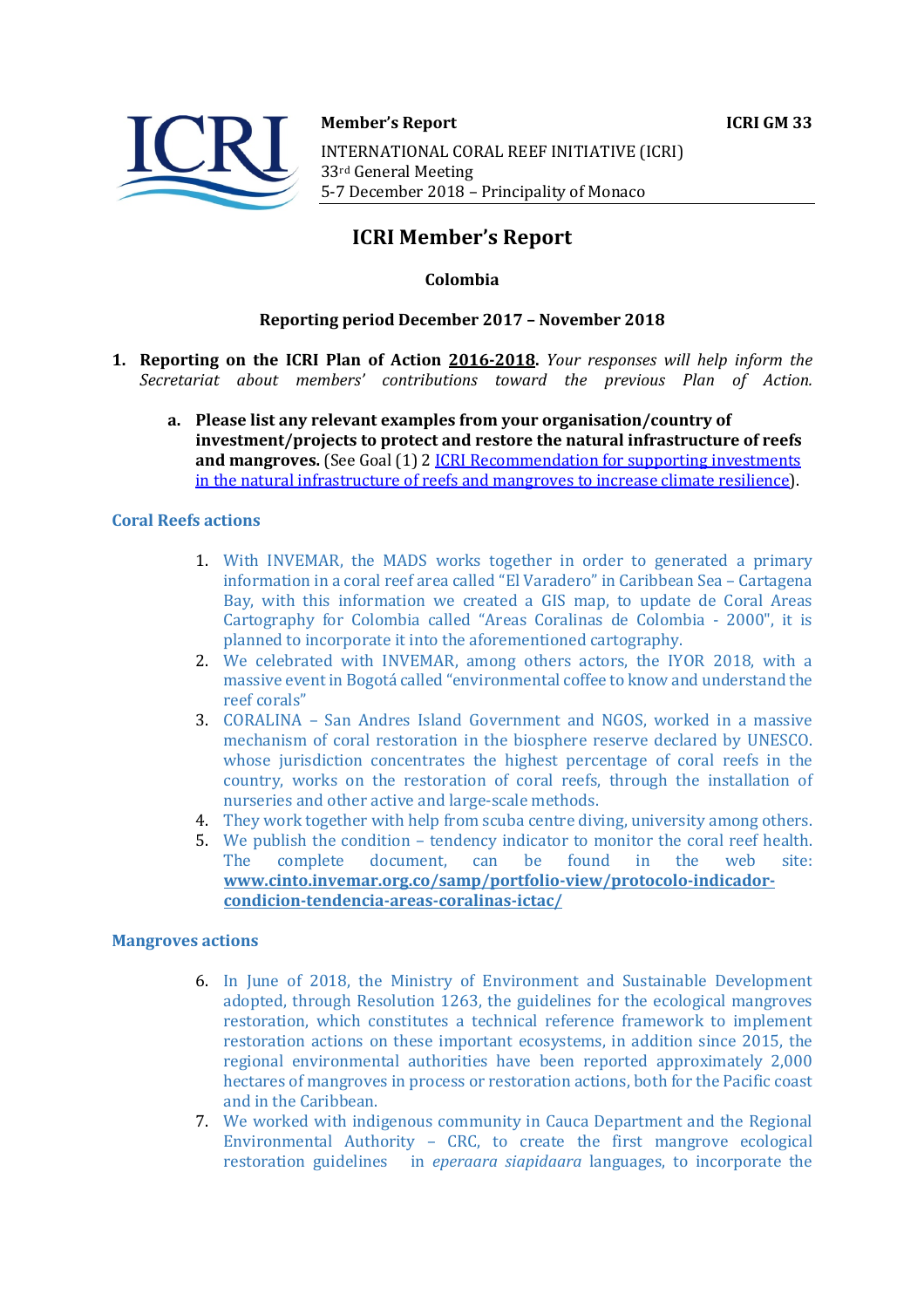traditional knowledge in technical procedures. The publication can be found in this link:

- http://www.minambiente.gov.co/images/Gu%C3%ADa\_de\_Restacur aci%C3%B3n\_Ecol%C3%B3gica\_de\_Manglares\_Eperaara\_Siapidaara. pdf
- b. Has your organisation/country made any progress in the following areas to **target anthropogenic pressures?** Please give detail below. Note: If no change since your last ICRI member report, please write 'no change'.

 $\boxtimes$  Encourage ban of plastic microbeads in cosmetic products. (See Goal (3) 2 & See ICRI Recommendation to reduce plastic microbeads pollution in marine environment):

1. In 2016, with INVEMAR technical support, we generated the diagnostic document waste and micro plastics in marine areas, also realized a workshop for environmental authorities to building capacities in the micro plastics sampling and analysis in marine waters, the training was staffed with technical personnel and generated the prioritization of pilot areas for the evaluation of solid and miroplastic waste, in some Caribbean beaches, and Pacific and insular areas.

> $\boxtimes$  Improve regulation and enforcement to reduce direct anthropogenic damage due to dredging and physical alteration of reef structures. (See Goal (3) 3 & ICRI Recommendation to reduce damage due to dredging and dumping on coral reefs):

National government has established mechanisms and instruments to ensure compliance with the provisions of the Colombian Political Constitution: Articles 79 and 80, whose purpose is the sustainable development of the nation through requirement of inclusion of measures and / or prevention, control, mitigation and / or compensation actions to minimize environmental impacts during the development of projects or activities that are developed in marine-coastal areas.

> $\Box$  Deployment of mooring devices limiting the mechanical destruction **of coral reefs and seagrasses.** (See Goal (3) 4).

## No change

c. **Did your organisation/country celebrate International Year of the Reef?** Please give details below. (See Goal  $(5)$  1 & ICRI Recommendation designating 2018 as the third International Year of the Reef):

Yes, we celebrate the international year of the reefs within the framework of the International Fair of the Environment - FIMA (Spanish acronym), through the development of several spaces for the general public, researchers and decision makers:

*June* 21, 10:00 am to 11:00 am, panel of experts "environmental coffee", 2018 international *year of coral ecosystems.*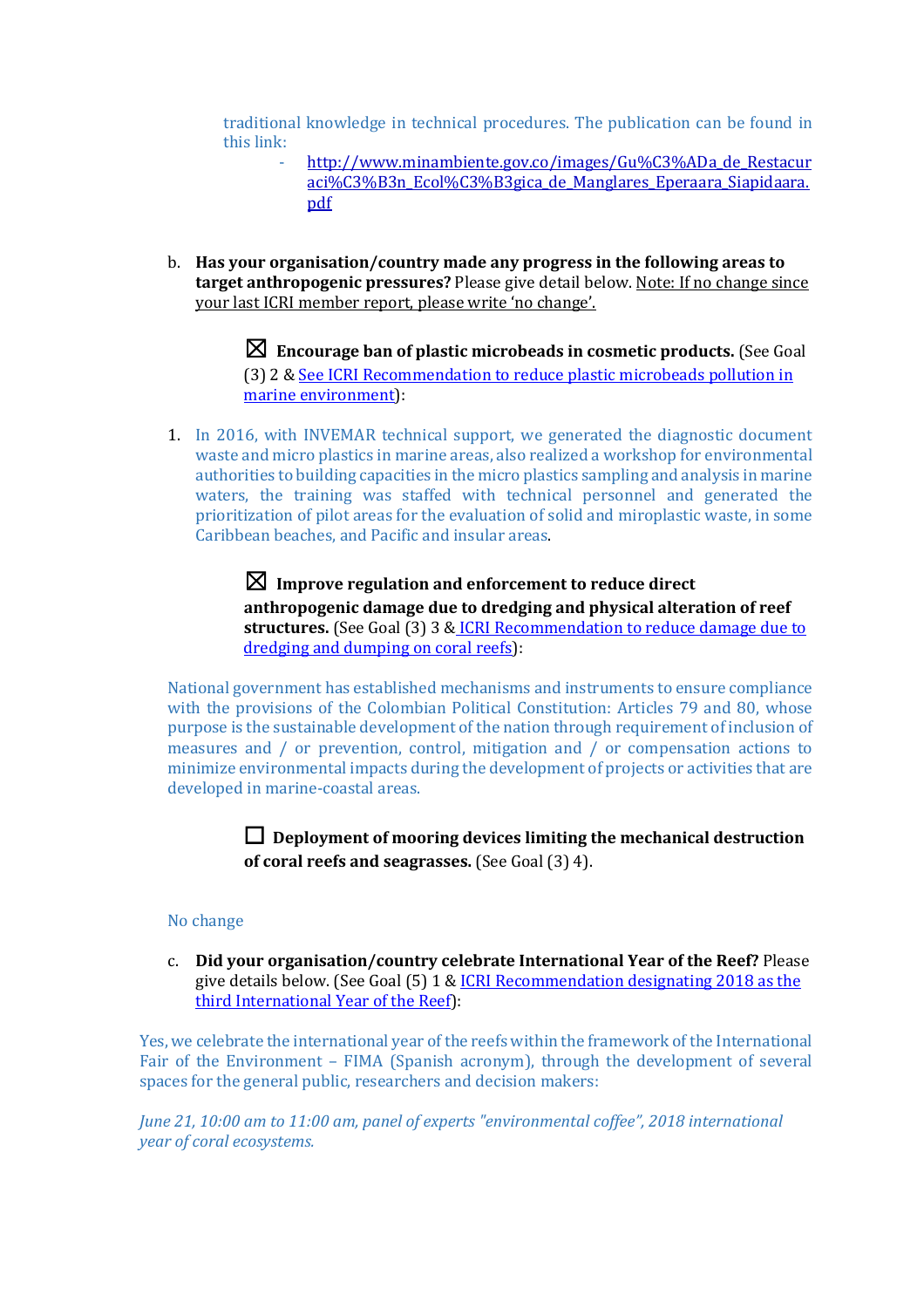*June* 21, 11:00 a.m. 12:00 pm, in the Room 'Climate Change': large-scale restoration of coral reefs *in the archipelago, challenges and challenges of the hand of the local community.* 

In addition, INVEMAR realized the evaluation workshop on the current state of the coral reefs of the Mesoamerican Caribbean and Colombia: tools for handling and management, to celebrate the IYOR 2018, on November  $14<sup>th</sup>$  &  $15<sup>th</sup>$  in Santa Marta City.



2. Contribution to the ICRI Plan of Action 2018-2020 and upcoming ICRI general **meetings.** *Your responses to the following questions will assist the Secretariat in assessing contributions towards the major themes of the draft ICRI Plan of Action 2018-2020.* 

# **Theme 1 - Promote effective and adaptable solutions to improve the protection of coral reefs**

- a. Which of the below topics do you consider to be the three top challenges that **your organisation faces in managing coral reefs?** Please select from the options below:
	- $\Box$  Climate change impacts
	- $\boxtimes$  Inadequate planning, zoning and management
	- $\Box$  Unsustainable resource extraction
	- $\Box$  Tourism and recreation
	- $\Box$  Shipping
	- $\boxtimes$  Coastal development
	- $\n **D**redging\n$
	- $\Box$  Illegal and destructive fishing
	- $\Box$  Fish and coral trade
	- $\Box$  Marine debris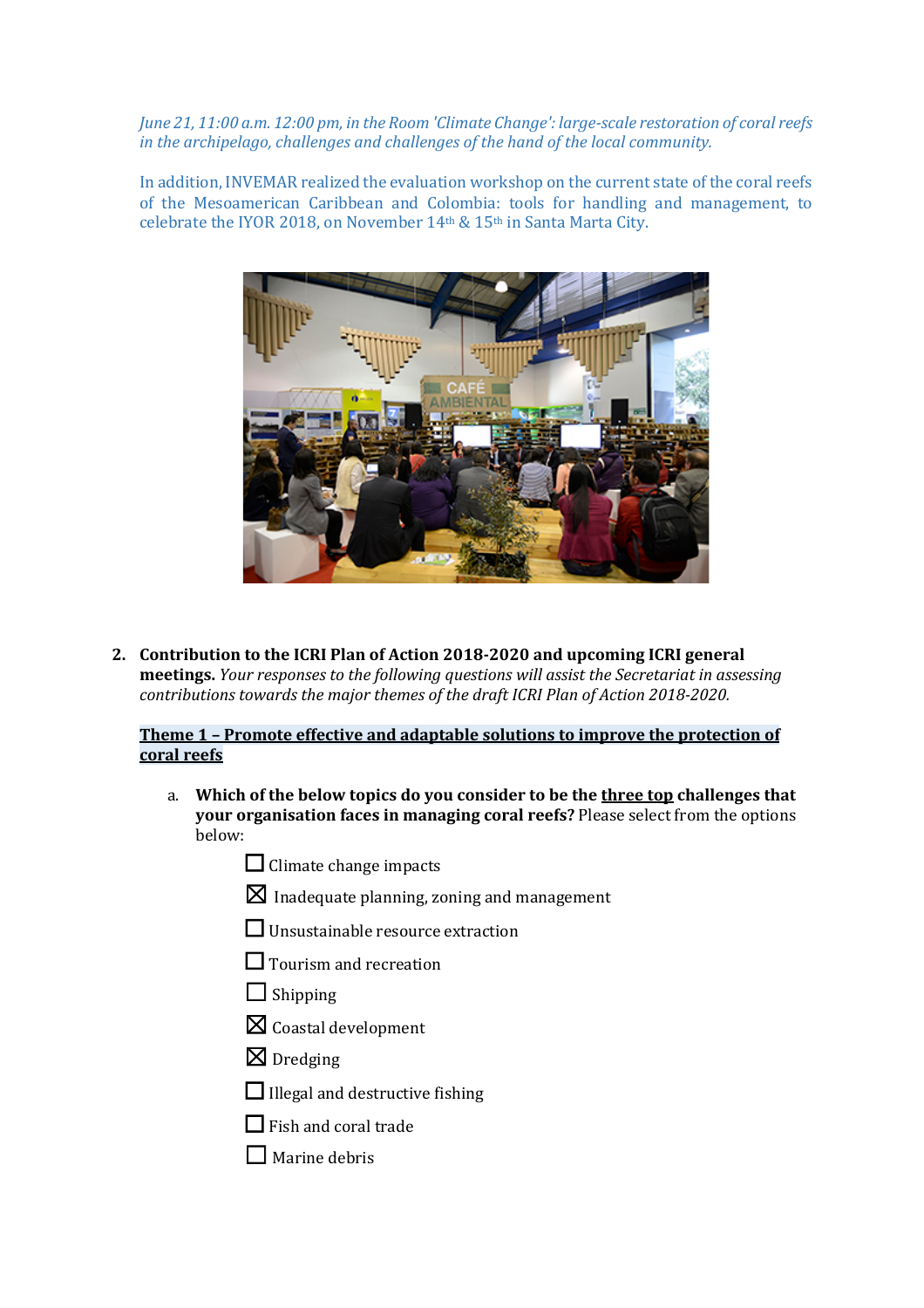|  |  |  | $\Box$ Other. Please specify: |
|--|--|--|-------------------------------|
|--|--|--|-------------------------------|

b. Please list any examples of innovative management practices that your **organisation/country is involved in, such as use of VMS, drones & ecological** mooring devices. Include their limits, conditions of implementation, financing and an assessment of their results and links for more information if possible.

## *No changes*

c. Please list any examples of innovative funding for management that your **organisation/country is involved in.** Include their limits, conditions of implementation, financing and an assessment of their results and links for more information if possible.

*Colombia has SISMAC - Support System for the Monitoring of Coral Areas. (Data Monitoring Coral Areas), which is a long-term program whose purpose is to generate information about the health and dynamics of Colombia coral reefs, to contribute to understanding* of the factors that have caused their deterioration, to generate recommendations for the sustainable use of its resources and conserve its biodiversity.

*- http://siam.invemar.org.co/sismac*

d. Please list any examples of leading practices, techniques and strategies for **building reef resilience that your organisation/country is involved in.** Include their limits, conditions of implementation, financing and an assessment of their results and links for more information if possible.

## *No changes*

e. Please list any examples of leading practice reef restoration mechanisms that **your organisation/country is involved in.** Include their limits, conditions of implementation, financing and an assessment of their results and links for more information if possible.

In 2016 and 2017, the Ministry of Environment and Sustainable Development, together *with the Geographical Institute Agustín Codazzi - IGAG, developed the criteria and geovisor system to created the Registry of Ecosystems and Strategic Areas - REAA, which*  will identify and prioritize ecosystems and environmental areas of the national territory, with the exception of the protected areas registered in the National Registry of Protected *Areas* (RUNAP), in order to implement payments for environmental services (PSA) and *other incentives and / or conservation-oriented instruments. In this sense, at the national level, the official cartography of coral reefs, mangroves and seagrasses was incorporated.*

## *- http://www.siac.gov.co/reaa*

With an Agreement celebrated between Archipelago Department of San Andrés Government and CORALINA; and Agreement Association held with CORALINA and the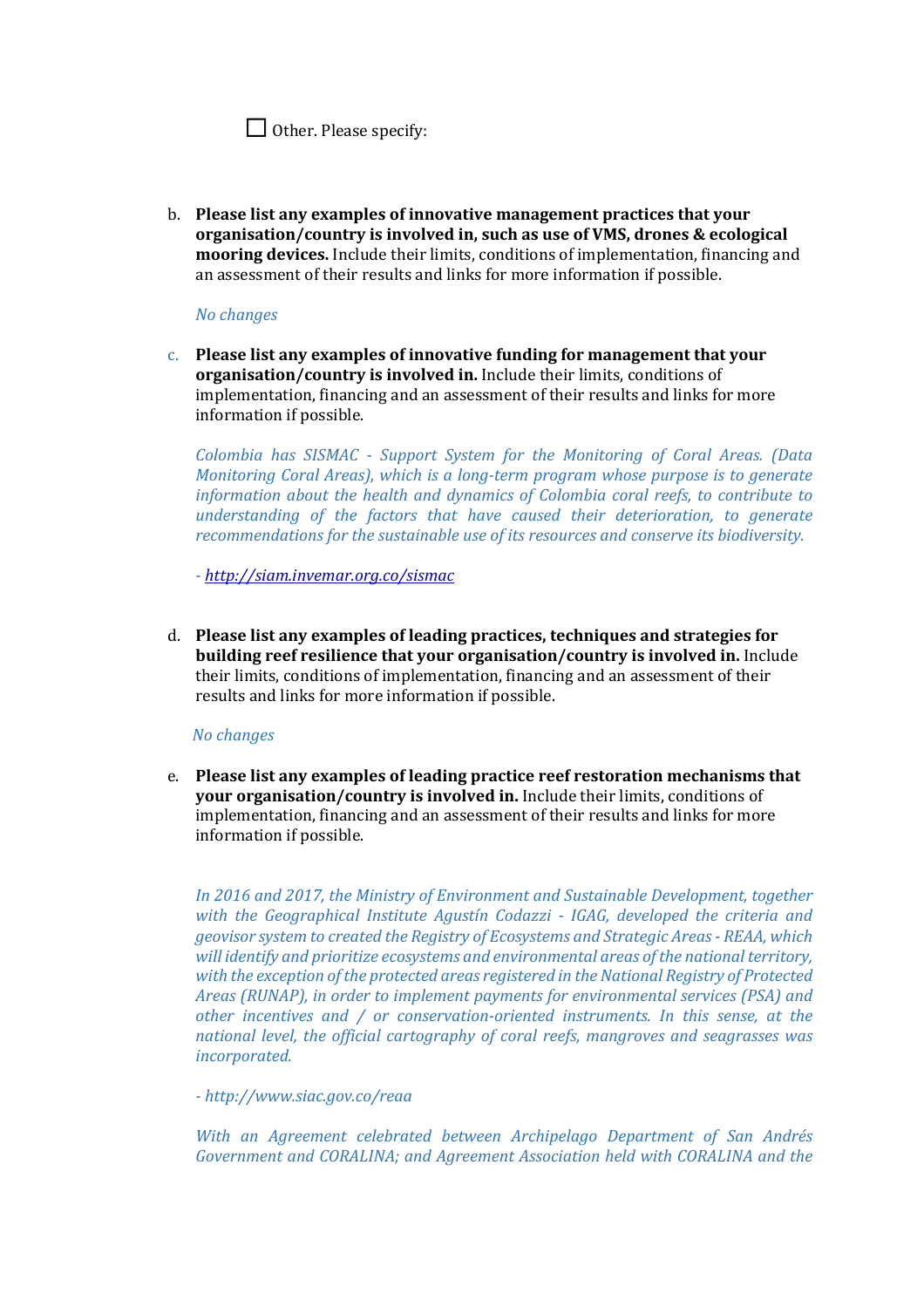*INTERNATIONAL CONSERVATION FOUNDATION, is followed by the BANCO2 project, in order to made a coral transplant pilot. For more information, follow the link:* 

*http://www.coralina.gov.co/nuevositio/component/k2/item/1803-banco2-realizalos-primeros-trasplantes-de-corales*

## **Theme 3 - Support communities reliant on coral reefs**

- **f.** Is sustainable tourism development a significant challenge for your **organisation?** If so please include detail below of the kinds of challenges faced and vour strategies to deal with them.
- **g.** Is your organisation involved in activities to raise awareness and encourage action to support communities reliant on coral reefs? Please include details below.

## **Theme 4 - Help to reduce anthropogenic threats to coral reefs, particularly those that occur at a global or regional scale**

- **h.** What activities is your organisation involved in to elevate awareness of the global nature of the threat of climate change to coral reefs? Please include details below
- **i.** Has your organisation made any progress in dealing with destructive fishing and trade? Please include details below.

Yes, Through the Resolution 0225 of 2018, "*By which normative guidelines are established for the management, control and use of marine ornamental species and other dispositions are* adopted", that normative mentioned among other points that Colombian native species (Reef fishes) are not subject to extraction unless a work generated under the guidelines of research and / or breeding.

## j. Has your organisation made any progress in dealing with marine debris? Please include details below.

The Ministry of Environment and Sustainable Development (Minambiente), head of the Directorate of Marine Affairs, Coastal and Aquatic Resources, has carried out the following actions to address this problem in Colombia:

With the support of INVEMAR during 2017, the first national diagnosis of microplastics in the coastal marine areas was made, which shows the problem from different areas, the management and environmental management of solid waste in a national and regional perspective; and the evaluation of the state of contamination by marine garbage, seen as plastics and microplastics, on beaches of environmental and tourist interest.

An assessment was also made of the state of pollution and of the environmental impacts caused by marine litter in the mangrove ecosystem of the Ciénaga Grande de Santa Marta as an input for the development of management tools.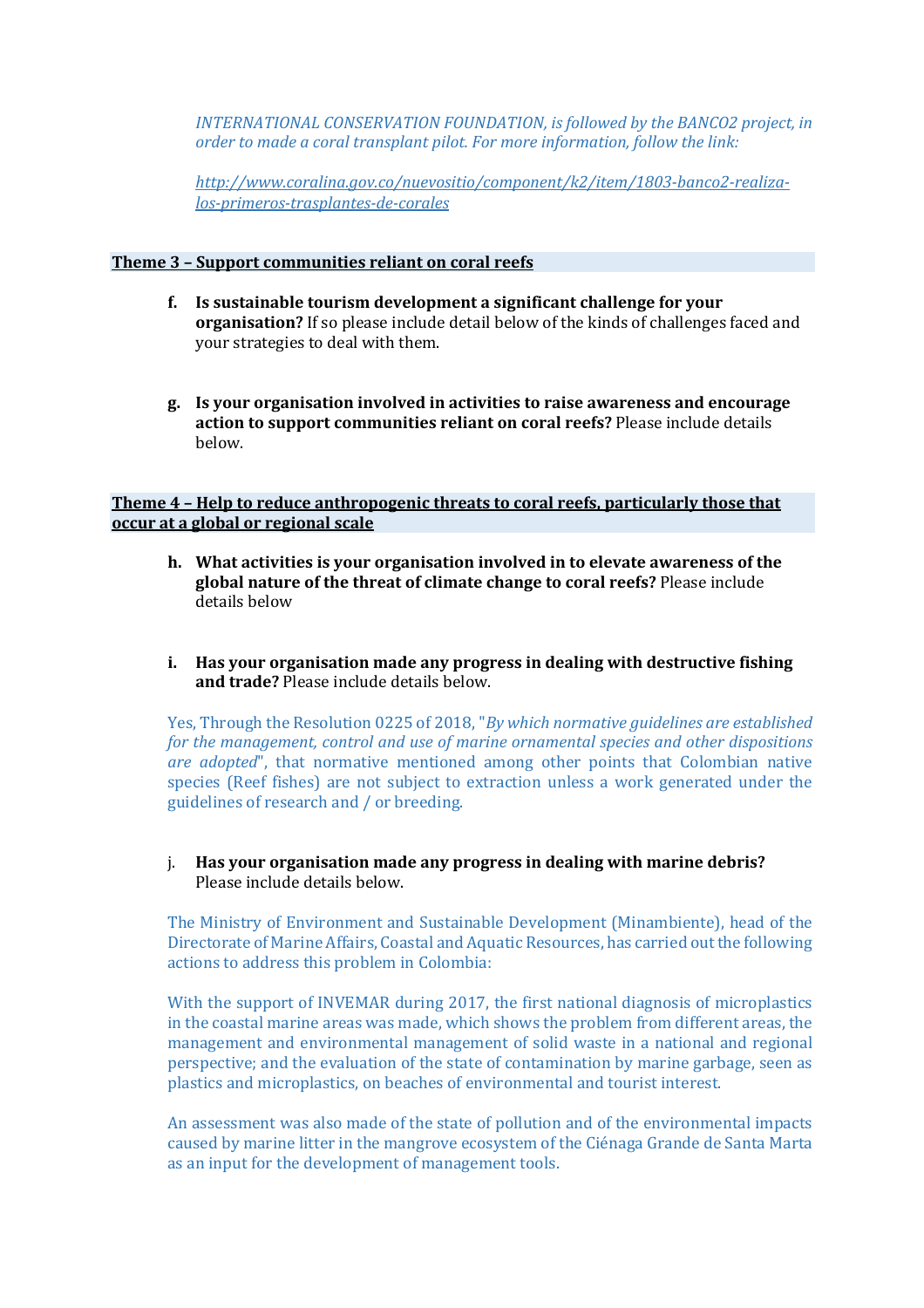The Ministry in order to mobilize public participation and awareness about conserving our clean seas and rivers, understanding the water resource as fundamental for the generation and preservation of life, joined the strategy "The biggest cleaning in the world". Within the framework of the activities promoted by the UN environment within the campaign # *SinContaminación*, celebrating the World Environment Day.

**3.** Would you like to report on your activities during the ICRI GM? Please give details below.

No

4. International events. Please list any upcoming international events relevant to ICRI which someone from your organisation plans to attend in 2018-2019.



 $\boxtimes$  ICRI GM, Monaco, 5-7 Dec 2018

 $\boxtimes$  Conference of the Parties to the United Nations Framework Convention on Climate Change, 3-14 Dec 2018

**□** Reef Futures 2018: A Coral Restoration and Intervention-Science Symposium, Florida, 10-14 Dec 2018

□ Global World Heritage Marine Managers meeting, Alaska, US, 26-31 May 2019

Other: 

**5.** Publications. Please list relevant publications and reports you have released during this reporting period.

In the following links you can consult information related to coral reefs in Colombia:

CORALES ESCLERACTINIOS DE COLOMBIA http://www.invemar.org.co/documents/10182/0/CORALES+ESCLERACTINIOS+DE+COLO MBIA.pdf

REPORT OF THE STATE OF THE CORAL REEFS AND SEAGRASSES IN COLOMBIA  $(2014 - 2015)$ 

http://cinto.invemar.org.co/samp/portfolio-view/reporte-del-estado-de-los-arrecifescoralinos-y-los-pastos-marinos-en-colombia-2014-2015/

INDICATOR PROTOCOL TENDENCY CORAL AREAS http://www.invemar.org.co/documents/10182/14479/01+ProtocoloIndicadorAreasCoral inasdigital.pdf/2cbba4fe-dc3e-423a-b2f1-e191ee42deed

- **6. ICRI Member Feedback.** What do you find most valuable about the ICRI member reports? If you have any ideas for improvement, please list below:
- **7. General Information.** (Note that this information will be posted on the ICRI website on your member page: http://www.icriforum.org/about-icri/members-networks.)